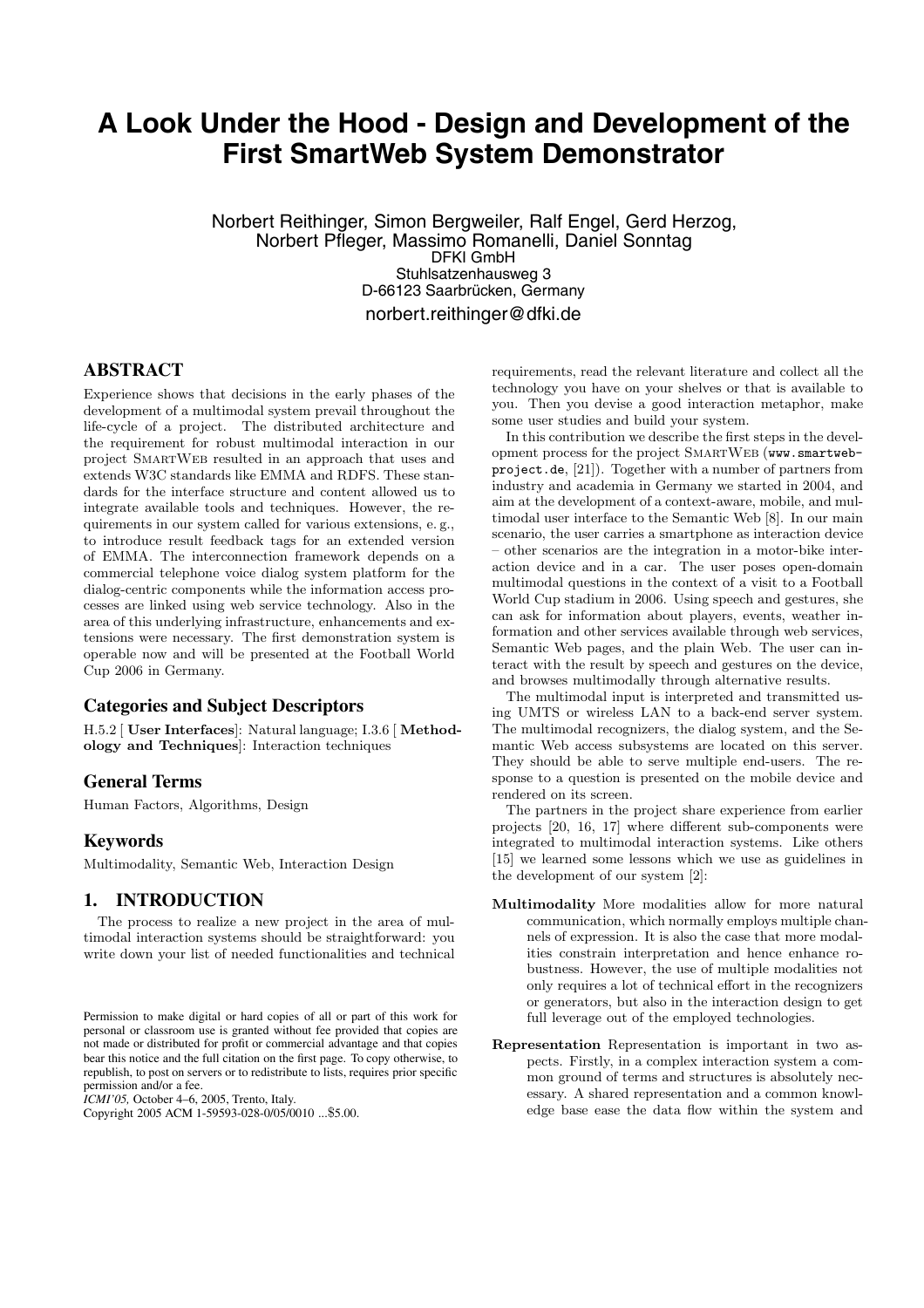avoid costly and error-prone transformation processes. Secondly, the representation is part of the global dialog history residing in the discourse module and can be accessed by any module, e. g., for multimodal reference resolution or generation at any time during the course of the dialog. (c.f. "No presentation without representation" [14])

- Standards Standards ease scalability. For some representations and tools, we have previously developed custombuilt software providing short-lived solutions. With the advent of standards like EMMA (see below), adopting these standards opens up the door for scalability since we can re-use ours as well as other's resources.
- Interface In the case of a multi-module approach, use one well-defined representation for module communication. This combines our guidelines for representation and standards, which facilitate clean and well-defined interfaces structures. Since most public standard approaches are nowadays based on XML and the corresponding XML Schema language, you get tools for a lot of tasks for free.
- Encapsulation Encapsulate the multimodal dialog interface proper from the application(s) as far as possible. This is similar to the Model-View-Controller design pattern [12], and as in traditional GUI-oriented interfaces, decouples the interaction logic from the application.

In this contribution, we will first present the interaction ideas and design rationale we derived from previous experience and talks with prospective users. We will then present the current architecture which consists of three major subsystems that are connected using clearly defined interfaces. Besides the overall architecture, we will present the dialog system and the interfaces we selected. They are based on standards like EMMA and RDFS which were extended for our use.

# **2. INTERACTION DESIGN**

SMARTWEB allows the mobile user to send requests to various services that are linked by a Semantic Web framework. The user can:

- *•* Ask simple factoid and inspection questions or commands to search, explore, and inspect information.
- *•* Ask for special services (action sequences) like online form filling. In this case, SMARTWEB only forwards the query to an external service, instead of modeling the external service in the dialog.
- *•* Control the system. He can ask for status information and cancel a running query.

We group the interaction modalities in our system into three major classes:

- *•* Auditory: speech input and output through a highquality speech synthesizer – and earcons.
- *•* Graphical: all modalities serving as input device on the screen, touch or stylus input, the keyboard – both the software one that comes with the mobile's operating system and the built-in sliding keyboard beneath the device –, and for output the graphical display itself.

*•* Keys: input buttons and the cursor joystick - to meet basic user interface principles, often referred to as quality dimensions such as simplicity, discoverability and efficiency.

Basic user interface principles [13, 4, 9] should still apply, most of which are prominent on a standard desktop PC and which were transported to the mobile area. This concerns the joystick use, for example. We do not plan to override the simple navigation metaphor. We allow for navigation through the input and output via the joystick buttons. This ensures system discoverability along an intuitive interaction mode. In detail we

- 1. Allow for feedback from user input.
- 2. Offer correction possibilities.
- 3. Provide interface simplicity by progressive disclosure. Since the screen display size is extremely limited on the mobile device, we do only display the most important information or functionality to the user. On the other hand, less frequently used functionality should also be covered, and can be discovered by, e. g., pulldown menus or speech input. In the latter case, the set of general commands, throughout available, is supposed to be very valuable.
- 4. Provide status information to the user.

The user should also be able to use the device in one hand: The most prominent functions are available by dedicated buttons on the device whose assigned function does not change. Accordingly, we define a set of general commands and a set of control words by speech input. Other programmable buttons are allocated in a dynamic fashion, depending on the context.



Figure 1: Display areas

The screen of the handheld device we currently use, a MDA III depicted in Figure 1, has a QVGA resolution of 240x320 pixels. However, we want a solution that scales up to advances in the handheld area. Therefore, the display design must be independent with respect to a certain resolution. We currently assume that it has a portrait orientation.

Based on a storyboard we asked users informally about the possible use of the device and developed a first version. We define several fixed regions in the user interface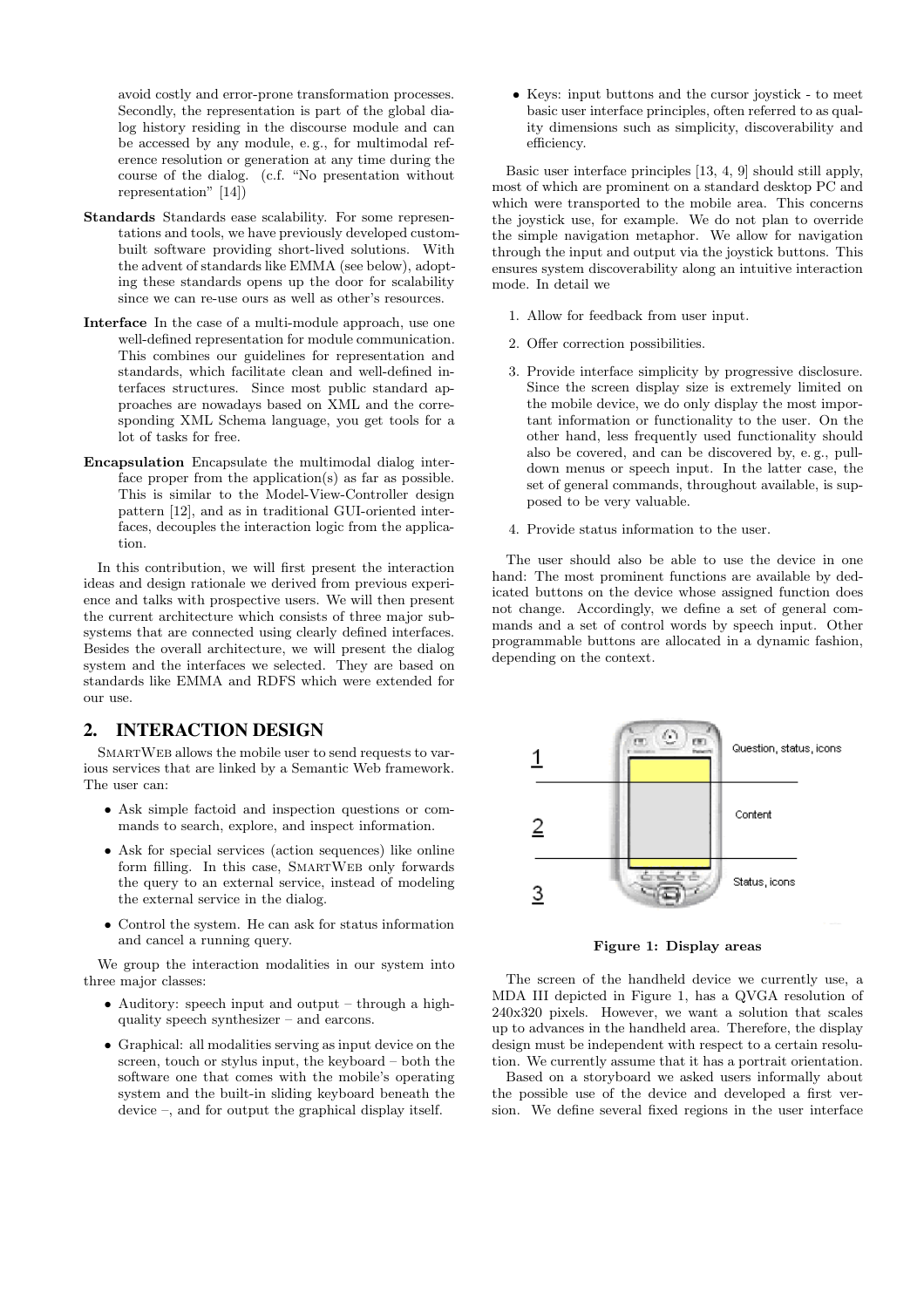(see Figure 1). In the top region  $1$  we display, besides some status icons, a direct feedback to the user's input. First, the recognized words are presented with the possibility to directly edit the input by manipulating the words with the stylus. This section also displays parts of the dialog history and the status information, e. g., whether the microphone is on/off, and a progress bar. In 2, we display the paraphrased question, e. g., in a template-based form before the request is sent to the Semantic Web. Again the user can edit the paraphrase. If a result from the Semantic Web access components is ready for display, it replaces this paraphrase.

The result media types are text, picture, video, audio, graphic, web page, link, and answer snippet (e.g., factoid answer). For pictures, audio and video, additional functionality such as length description, the source pointer, and play on demand are provided. In 3 we display, depending on the context, icons for result media types, interruption possibilities, a legend of symbols and colors and dynamic button allocations, and system control and system status.



Figure 2: The realized GUI of SMARTWEB

Figure 2 shows the first realization of the interface based on this design considerations. The user asked for the year of the first win of the World Cup for Germany. The spoken request is visualized on the screen, together with the answer *1954* and a picture of the winning goal together with the caption *Rahn scores the 3:2*.

# **3. ARCHITECTURE**

#### **3.1 General Architecture**

Within our main application scenario that focuses on a personal handheld device – which later will be integrated in vehicles – a central goal is to offer the mobile user a flexible multimodal interaction. This is realized by powerful processing components running on a remote server.

A flexible dialog system platform is required in order to allow for true multi-session operation with multiple concurrent users of the server-side system as well as to support audio transfer and other data connections between mobile device and dialog server.

Advanced intelligent multimodal interface systems usually comprise many sub-systems. Needed functionalities are, e.g. modality recognition for speech or gestures, modality interpretation and fusion, intention processing, modality fission and, finally, result rendering for graphics on a screen or synthesis of speech. For many of these sub-tasks software modules from academia or industry can be used off the shelf. Furthermore, in many projects integration frameworks for this types of systems have been developed and exist, like the Galaxy Communicator, Open Agent Architecture, Multiplatform, the General Architecture for Text Engineering or Psyclone [18, 6, 5, 11, 19].

In the commercial area we evaluated platforms from major vendors like VoiceGenie, Kirusa, IBM, and Microsoft. The platforms offer speech and browser based interaction using  $X+V<sup>1</sup>$ , HTML+SALT<sup>2</sup>, or derivatives. All can be used on mobile devices. However, for our purposes these platforms are too limited. To implement new interaction metaphors, we need an open platform that can be adapted to and extended for our requirements. For the basic infrastructure and the architecture we identified the following as central:

- *•* Openness, especially for Semantic Web technology;
- *•* Scalability to multi-user operation;
- *•* Integration of multimodal server- and handheld based operations.

Instead of using an unsuitable off-the-shelf solution, one of our project partners, Sympalog Voice Solutions<sup>3</sup>, contributed their commercial speech dialog system platform that is being adapted and extended for multimodal interaction. The platform runs on Linux and contains all necessary functionalities for call handling over phone lines, soundcards, or VoIP. It ships with client software for the PDA which runs Microsoft Windows Mobile 2003. It takes care of the basic infrastructure, providing IP connectivity between server and client. The server side call-manager also provides stubs for speech recognition, synthesis and the dialog manager, and manages multi-user calls and base-level barge-in processing.

On top of this platform we developed the basic architecture that is shown in Figure 3. It consists of three basic processing blocks PDA client, server system platform and dialog system.

The client running on the user's PDA. It consist of a local Java based control unit which takes care of all I/O. It is connected to the GUI-controller which is realized using Macromedia Flash with ActionScript. Since the graphic realization on a small device is challenging, a professional environment like Flash provides for a straightforward and graphically satisfying development environment. The use of non-device specific programming languages and environments like Java and Actionscript/Flash adds another positive aspect: For development and test purposes we can run these components on a standard desktop computer. At a later stage we will have a local VoiceXML based dialog system for interaction during link downtimes, camera and GPS based services connected to the controller.

On the server, the speech system platform instantiates one dialog server for each call, and connects the multimodal recognizer – currently speech recognition, later to be enhanced with head/gaze recognition –, speech synthesis and the dialog system.

<sup>1</sup>http://www.w3.org/TR/xhtml+voice/

<sup>2</sup>http://www.saltforum.org/

 $3$ http://www.sympalog.de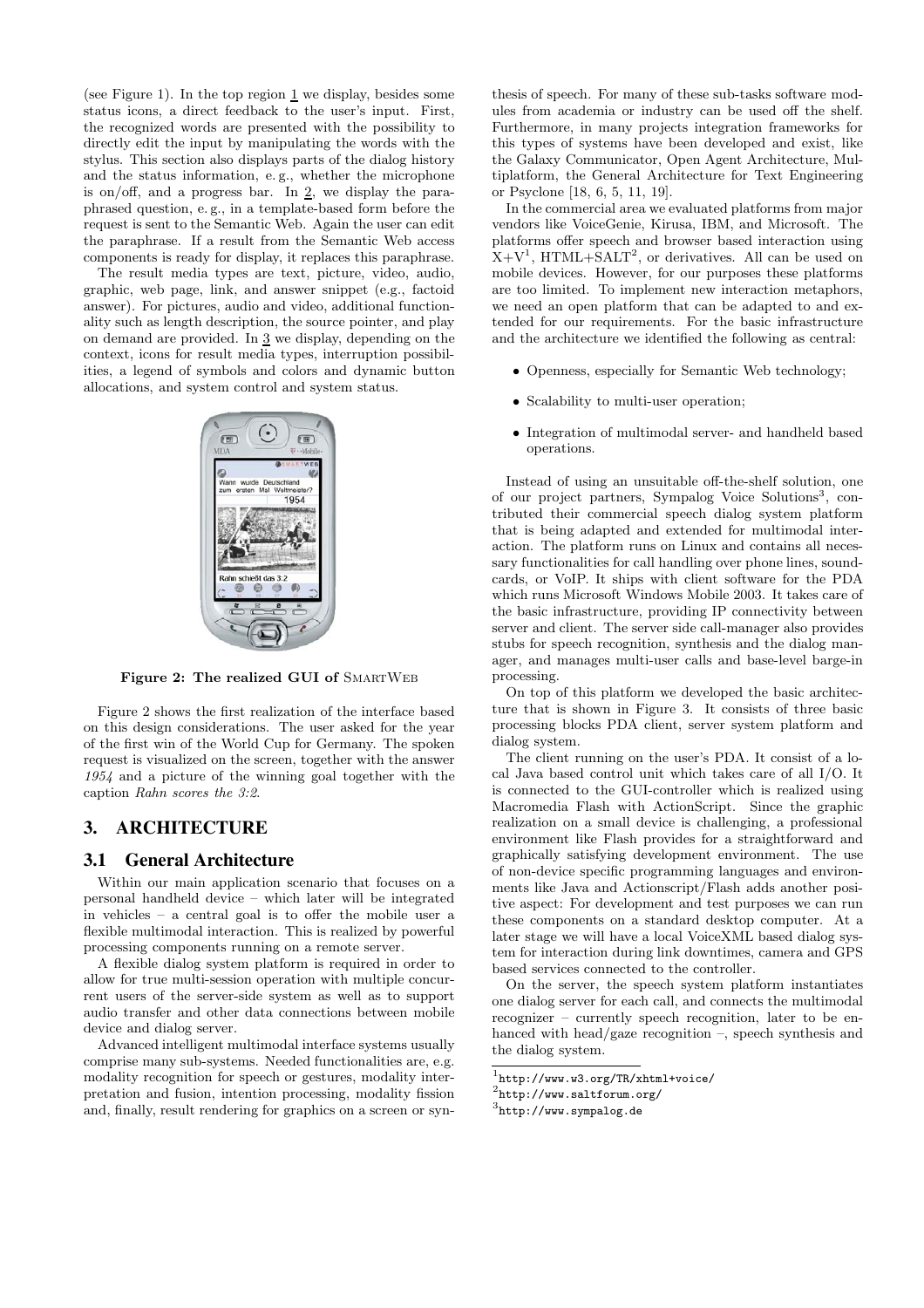

Figure 3: The basic architecture of SMARTWEB

The dialog system instances send the requests to the Semantic Services, which provide the umbrella for all different access methods to the Semantic Web we will use. It consists of an open domain Q&A system, specialized web services, Semantic Web pages and a knowledge server. A component called Semantic Mediator encapsulates all these services.

## **3.2 The Dialog System**

The dialog system itself consist of different, self-contained processing components which were partially used in our prior projects. To integrate them we developed a Java based hub-and-spoke architecture called iHUB. It is similar to the Galaxy Communicator and the Open Agent Architecture (OAA). In contrast to OAA the hub in our system does not reason about the content of a message. It only routes the messages between the components and controls their validity. Since all the components in the dialog system are written in Java, we don't have to accommodate different programming languages.

All messages are routed through the iHUB. It knows about the scheduling requirements between subcomponents and the addressee of a particular messages. The internal communication between components is based technically on the exchange of objects containing ontological information, using the standard Jena Semantic Web framework<sup>4</sup> for Java. The most important processing modules in the dialog system connected in the iHUB are:

- *•* A speech interpretation component (SPIN) parses the N-best word chains from the speech recognizer. The output is an ontological description for the analyzable parts of the word chain (see next section for an example).
- *•* A speech generation module (GEN) gets the internal representation of an utterance to be presented to the user and generates a Speech Synthesis Markup Language  $(SSML)^5$  document to be realized by the speech synthesizer.
- *•* A modality fusion and discourse component (FADE)

<sup>4</sup>http://jena.sourceforge.net

keeps track of the ongoing discourse, completes different types of anaphora, and merges input from different modalities. Input is mainly a parsed word chain, and the gesture description on an ontological level with geometric position. The output is the enhanced word chain (e.g. resolved references) and the completed ontological description of the user's utterance.

- *•* A system reaction and presentation component (REA-PR) gets all input from SPIN (the processed best word sequence) and FADE (the query's words and completed ontological description). These intermediate results are presented on the PDA screen and can be edited by the user. If the user changes the paraphrase or original input, the message is sent back to the originating module for reinterpretation. Finally, REAPR sends the user's request to the Semantic Mediator. The results obtained from the Semantic Mediator are prepared for presentation and rendered on the mobile device.
- *•* An EMMA Unpacker and Packer (EUP) component provides the communication with the external world and communicates with the other modules in the system, namely the Multimodal Recognizer, the Semantic Mediator which is the gatekeeper to the Semantic Web Access subsystem, and the Speech Synthesis.

#### **3.3 Accessing the Web Services**

For the realisation of the application core of SMARTWEB, web-based communication protocols are being employed and combined. Between the dialog server and the Semantic Services, as well as within the services we use Java based web services as middleware technology. Again, this is a well defined interface using standardized data descriptions and procedures. In SmartWeb, web services are stateless application components, that support the internal interconnection of the different functional modules.

Web services achieve interoperability by means of XMLbased standards, such as WSDL (Web Service Description Language)<sup>6</sup> and SOAP (Simple Object Access Protocol)<sup>7</sup>. This interoperability is the foundation for the exchange of

<sup>5</sup>http://www.w3.org/TR/speech-synthesis

 $^6$ http://www.w3.org/TR/wsdl

<sup>7</sup>http://www.w3.org/TR/soap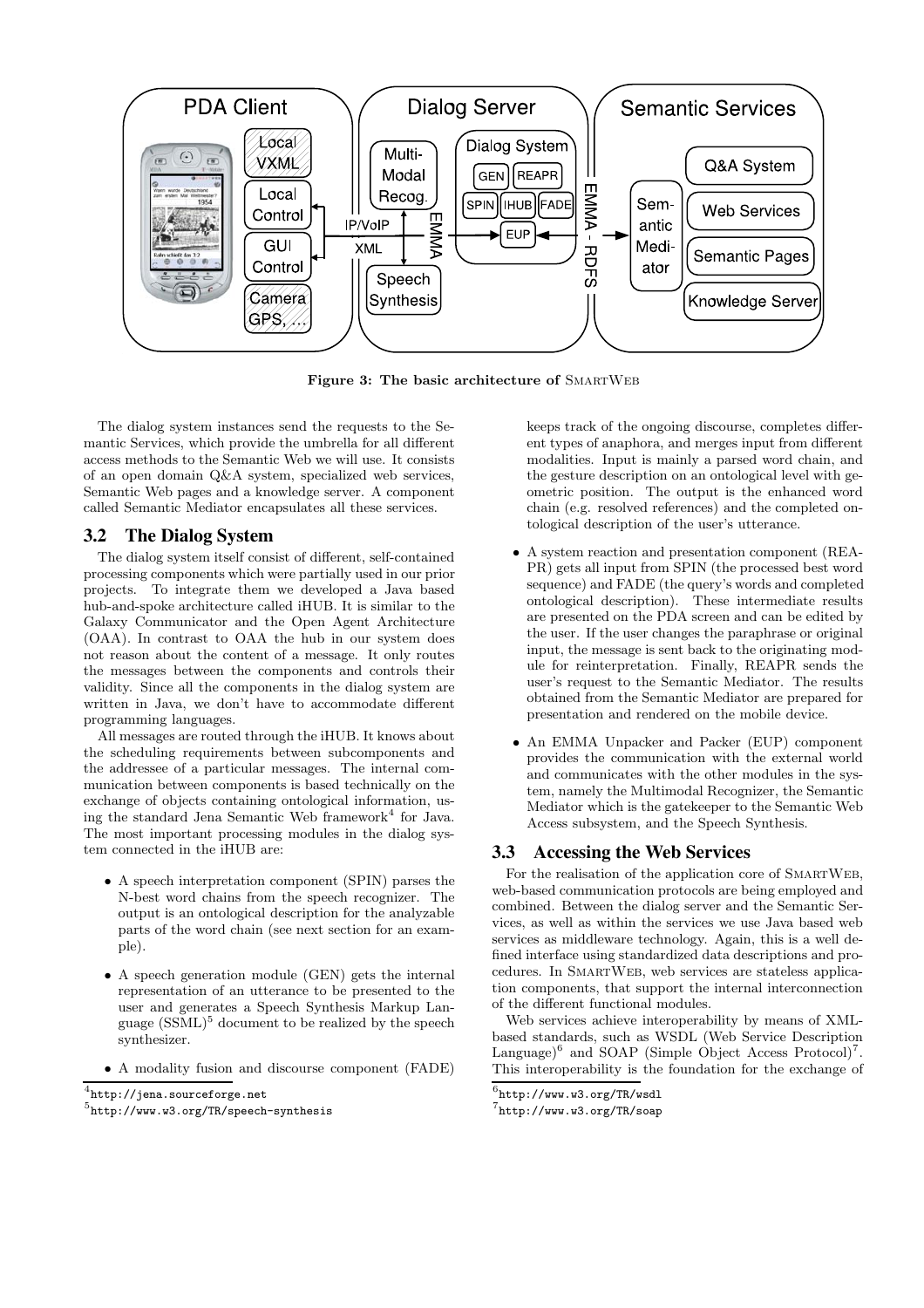application-specific data between individual processing components.

SOAP, an XML language, is used to describe messages and their parameters. It is independent of the message protocol, so the communication can be synchronous or asynchronous. The specification defines a structured framework for the transmission of XML messages over a transport protocol. WSDL is a type-safe and platform independent interface. The set of XML-based open standards and the web service architecture allow to build a homogeneous platformneutral system environment with loosely coupled applications. For the specification of functional interfaces, the idea is not to refactor complex component-specific APIs as web services but instead, the main focus is on explicit representation structures for application-specific data, which can be transferred using XML-based documents.

The Dialog Server accesses the Semantic Web through a web service with a clearly defined interface. All application specific reasoning and processing is hidden behind the SOAP/WDSL API. The content of the interface structure is based on our common ontology as described in the next section.

The web services within SMARTWEB are created with standard software, namely with Apache Axis (Apache Extensible Interaction System) in combination with the Apache Tomcat Server. This is one of the most popular Open Source web service toolkits and it provides a common set of tools, that are needed to define, test and deploy web services and the corresponding clients that interoperate with other web services and clients.

# **4. INTERFACES**

As mentioned in the last section, SMARTWEB partly consists of available components from the project partners, which are reused and extended in this project. To enable the components to communicate with each other, we use existing standards, which are extended where needed.

## **4.1 Using EMMA**

The data exchange between the components of the system in the Dialog Sever is based on EMMA. As specified in the first section of the EMMA requirements document<sup>8</sup>, EMMA was basically conceived for the representation of user input. The specification contains all necessary administrative information for a multimodal system, like mode type and time stamps.

The speech recognizer used in SMARTWEB already generates word lattices, but in its own format. It was quite straightforward to adapt it to the format as required for EMMA. Figure 4 shows a (shortened) example for a recognizer output. We use the word lattice format, however we do not use alternatives in the lattice itself. Currently, we use the best 5 utterance interpretations which are represented in the lattice format. With the time stamps for each word, we have information needed for modality fusion, if the user uses a gesture together with speech.

For gestures and keystroke events, we do not use EMMA or InkML<sup>9</sup>. The presentation component REAPR is directly connected to the controller on the PDA. It uses a shortened, special XML format for data exchange. This is due to the

```
<emma:emma version="1.0">
 <emma:interpretation emma:id="MMR-100"
     emma:process="MMR#15193" emma:turn-id="7"
     emma:lang="de" emma:start="1112271717920"
     emma:end="1112271722784" emma:mode="speech">
   <emma:one-of id="MMR-7">
     <emma:interpretation id="MMR-7-1"
         emma:confidence="1.00">
       <emma:lattice emma:initial="1" emma:final="5">
         <emma:arc emma:from="1" emma:to="2"
             emma:start="1112271718970"
             emma:end="1112271719300" emma:confidence="1.00">
           wer
         </emma:arc>
         <emma:arc emma:from="2" emma:to="3"
             emma:start="1112271719310"
             emma:end="1112271719630" emma:confidence="1.00">
           war
         </emma:arc>
         <emma:arc emma:from="3" emma:to="4"
             emma:start="1112271719640"
             emma:end="1112271721080" emma:confidence="1.00">
           1990
         \epsilon/amma:arc>
         <emma:arc emma:from="4" emma:to="5"
             emma:start="1112271721090"
             emma:end="1112271721870" emma:confidence="1.00">
           Weltmeister
          </emma:arc>
       </emma:lattice>
     </emma:interpretation>
     <emma:interpretation id="MMR-7-2" emma:confidence="1.00">
           ...
      </emma:interpretation>
   </emma:one-of>
 </emma:interpretation>
</emma:emma>
```
Figure 4: EMMA encoded output of the speech recognizer

limited processing power of the PDA, which does currently not allow for powerful XML parsers and generators. The limited bandwidth between PDA and Dialog Server must also be shared with the VoIP data transfer. However, for the future also this data should use a standardized exchange format.

In order to properly represent also the output side and at the same time using a common interface language for communication among all system components, we decided to introduce an extention to the EMMA standard with specific output representation constructs. They are in the namespace swemma. In the following we present the two most important extentions:

- The Result Tag The EMMA standard currently handles only interpretations. We could have use the interpretation tag also to represent, e. g., the input to the synthesis. However, we felt that an own tag for results is needed. This tag may occur as immediate child of the emma tag. In the result tag we permit also the use of Speech Synthesis Markup Language (SSML) tags to control the synthesis paramters. Figure 5 shows the use of the tag for synthesis input.
- The Status Tag In the internal communication of SMART-WEB we need to deliver a status of the progress and the result content at the different levels of the processing. This is information is provided in a status tag that together with internal turn-ids and timing information contains also instances of the discourse ontology.

<sup>8</sup>http://www.w3.org/TR/EMMAreqs

 $^{9}$ http://www.w3.org/2002/mmi/ink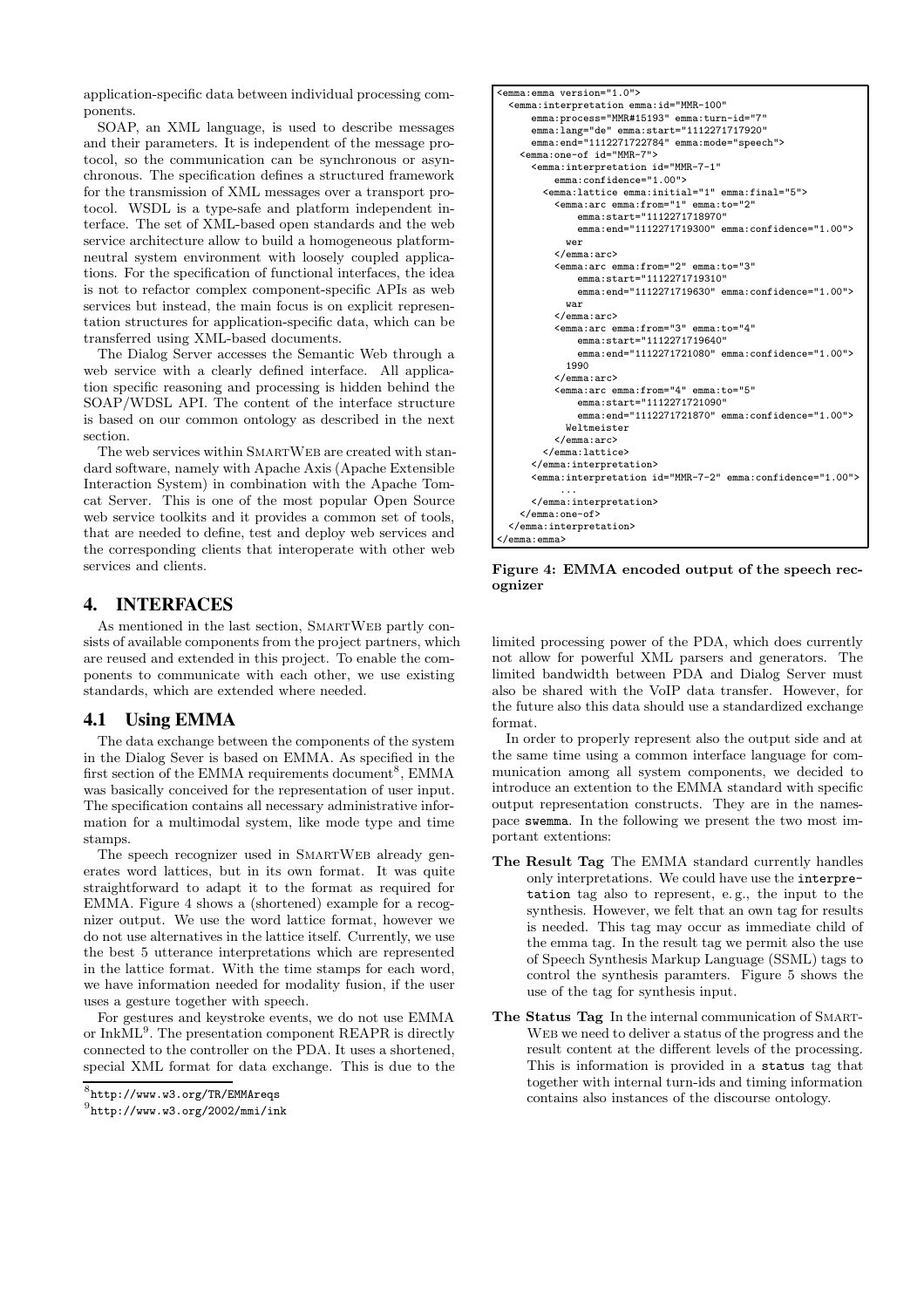```
<emma:emma version="1.0">
<swemma:result emma:id="DIA123"
               emma:process="DIA#42"
               emma:turn-id="42"
               emma:lang="de"
               emma:start="1087995961542"
               emma:end="1087995963542"
               emma:mode="speech">
 <swemma:result emma:confidence="1.0">
   <emma:derived-from emma:resource="#spin1"/>
   <speak version="1.0"
          xsi:schemaLocation="www.w3c.org/speech-synthesis.xsd"
          xml:lang="de">
     1990 war Deutschland Fussballweltmeister.
   </speak>
 </swemma:result>
</swemma:result>
</emma:emma>
```
Figure 5: An (abbreviated) example of the use of the result tag.

# **4.2 The Common Ontology**

User utterances can be categorized in four different classes:

- *•* Open domain queries, i.e., the information is searched in the Internet
- *•* Queries on information accessible through the common knowledge base
- *•* Request for web services, e.g., a service providing pictures from web-cams
- *•* Control commands, e.g., play a video found in the Semantic Web or repeat the last system utterance

All utterances except the open domain queries are represented in terms of a system-wide used knowledge source. As we are in the area of the Semantic Web, we made the obvious decision to use the standard formats and tools developed in that area. The Web Ontology Language OWL<sup>10</sup> is the current standard. In order to ease processing and to ensure a benign runtime behavior we currently use RDF schemata to represent the knowledge of the system. This representation formalism is immediately accessible to Jena. The use of the standard in ontological representations opened up the use of SUMO (Suggested Upper Merged Ontology) to jump start the development of an upper level ontology. Since the representation decisions in SUMO are sometimes not well founded, we integrate the methods as proposed in DOLCE [10] to clean the structure up a little bit.

The SUMO based knowledge provides an upper level of terminology. The web service requests and the control commands are represented using specific classes in the ontology which subsume SUMO classes. For the purpose of representing the human-computer interaction we developed a discourse ontology that gives specific account for the dialog acts possible in context of the application. The system-user dialog is modeled over two basic concepts originating in the question answering world: question and answer. These are modeled in a dialog act hierarchy (cf. [3]) as the most relevant concepts for the interpretation and representation as depicted in Figure 6:

- Question This concept subsumes all questions posed by the user, except clarification requests which are only posed by the system. Questions are further subdivided in disjunctive polarization and general.
- Answer An answer can both be an intermediate answer or the final result and may contain multiple answer type instances. Types like Location and Person are aggregations (and no subconcepts) to the answer concept. Answer types are distinct on their pragmatic value as *abstractAnswer*, *additionalAnswer*, *semanticAnswers* and *unknownAnswer*.





# **4.3 Representation of Queries**

User queries are expressed as partially instantiated instances of the ontology which are used as search patterns in the Semantic Services. The instance representing the search pattern has to subsume an instance in the ontology, to select this instance as result. We prefer search patterns over queries formulated in a query language, like RQL (RDF Query Language) because search patterns allow to add additional contextual information relatively easy and straightforward: The information can be inserted as additional properties using standard techniques like overlay [1].

The contextual information can include information from former utterances, e.g., temporal information, or default values for certain properties, possibly determined using discourse or world knowledge. The additional information allows to formulate more powerful queries and is inspired by features of SQL. Possible additional information includes:

- *•* The focus of the question, i.e. which part of the search pattern represents the instance or atomic value the user asks for.
- *•* Constraints on properties containing atomic values, e.g., that the value has to be greater than a certain number or has to be the largest one of all found results.

 $^{10}$ http://www.w $3.\mathtt{org/TR}/\mathtt{owl}\mathtt{-features}$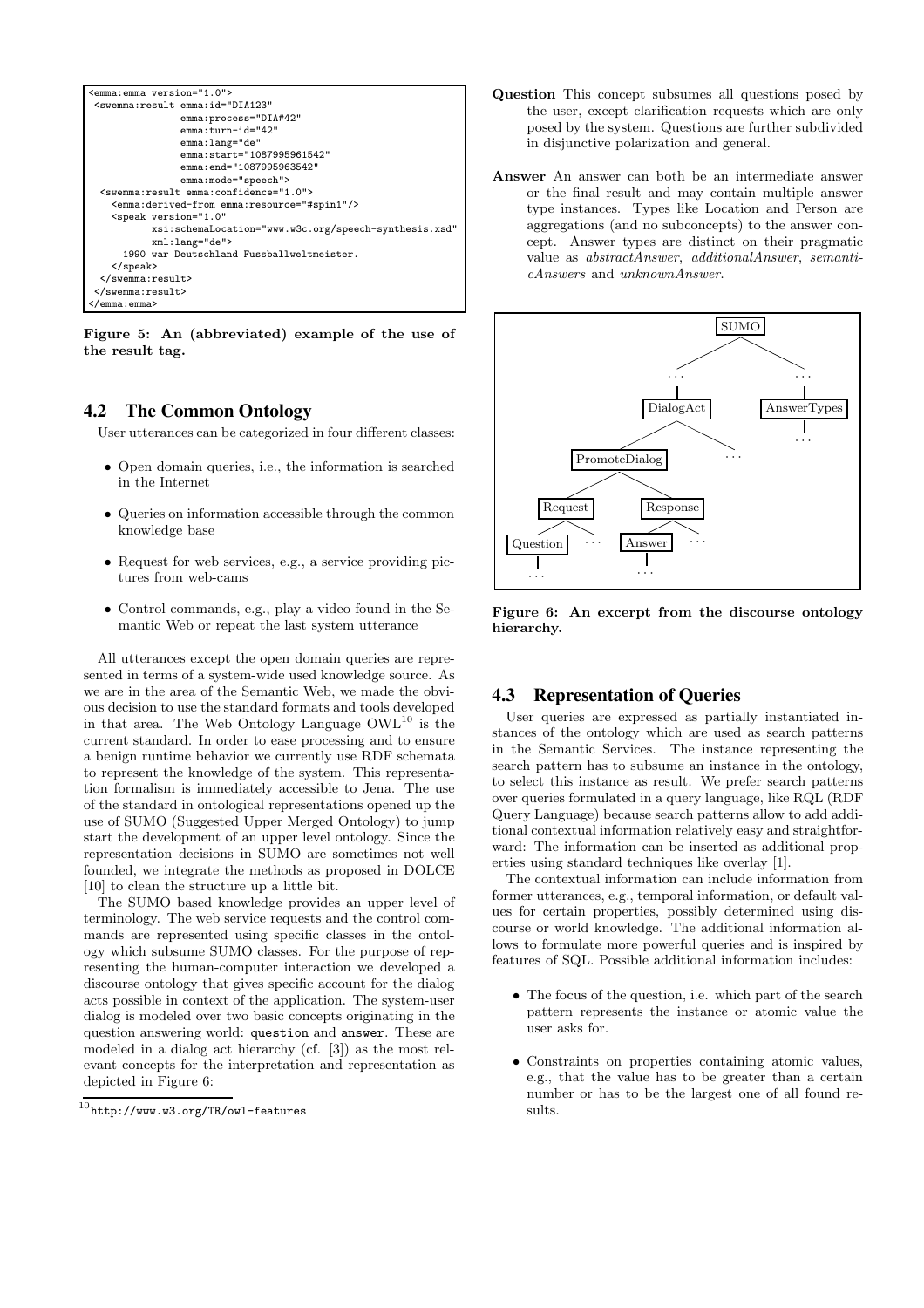

Figure 7: Abbreviated RDF representation for the interpretation of *"wer war 1990 Weltmeister?"* (*who was world champion in 1990?*). The tag j2:content contains the query pattern, the tag j1:focus marks that the user asks for the winner of the World Cup.

*•* Functions to condense the results to a single value, e.g., the amount of all results or the sum of all values of a certain feature.

The reason not to include the described additional information in the search pattern, but to keep it in a separate structure is a technical one. Otherwise the top class of the SUMO ontology would have to be extended with query specific features, like a feature to store the focus of the query. Additionally, constraints on atomic values cannot be included directly as it is not possible in RDFS to define the range of a property to be either an atomic value or an individual representing a constraint.

The dialog system analyses the EMMA word lattice structure from the recognizer and returns as result a list of possible interpretations represented as instance structures using the classes and properties of the system-wide used ontology. The internal structure of Jena objects can be serialized as RDF document and embedded in a SOAP message to be sent to the Semantic Mediator. However, the information in the originating EMMA message like begin and end time or turn number is also of interest for the application services. They are also necessary to associate the corresponding answers to the originating queries. EMMA and our extensions are defined by an XML schema. It was straightforward to add classes and relations to our discourse ontology which represent the information contained in the EMMA schema.

## **4.4 A Detailed Example**

Figure 7 shows an example RDFS structure that is used as query to the Semantic Web. Since the RDF structures can be hard to read, Figure 8 shows the basic instance structure of the query. The top query element contains, besides the string of the analyzed input, a substructure from the sportrelated part of the ontology about world cup, and a focus pointer to the entity the user wants to know.



Figure 8: Graphic representation of the query

To build up the interpretation of the user utterance we use an existing semantic parser [7]. The parser is basically a rewriting system working on typed feature structures without detailed syntactic analysis. This suffices for the task and increases the robustness against speech recognition errors and disfluencies produced by the user. An outstanding feature of the parser is the availability of order-independent matching, i.e., the order of input elements does not always matter. This feature simplifies processing of free word order languages like German and enhances the robustness. Optimizations include a fixed rule application order and lookahead tables to prune sub-optimal results.

The rules are partly manually and partly automatically created using linguistic information stored in the Smart-Web ontology and a set of meta rules. The linguistic information is associated with classes and is used for various tasks like the offline information extraction and text generation. Currently, the linguistic information contains only words or phrases in different languages. But we are working on an extension of the representation, e.g., to express the correspondence between features in the ontology and the roles of a verb. Meta rules generate new rules based on the